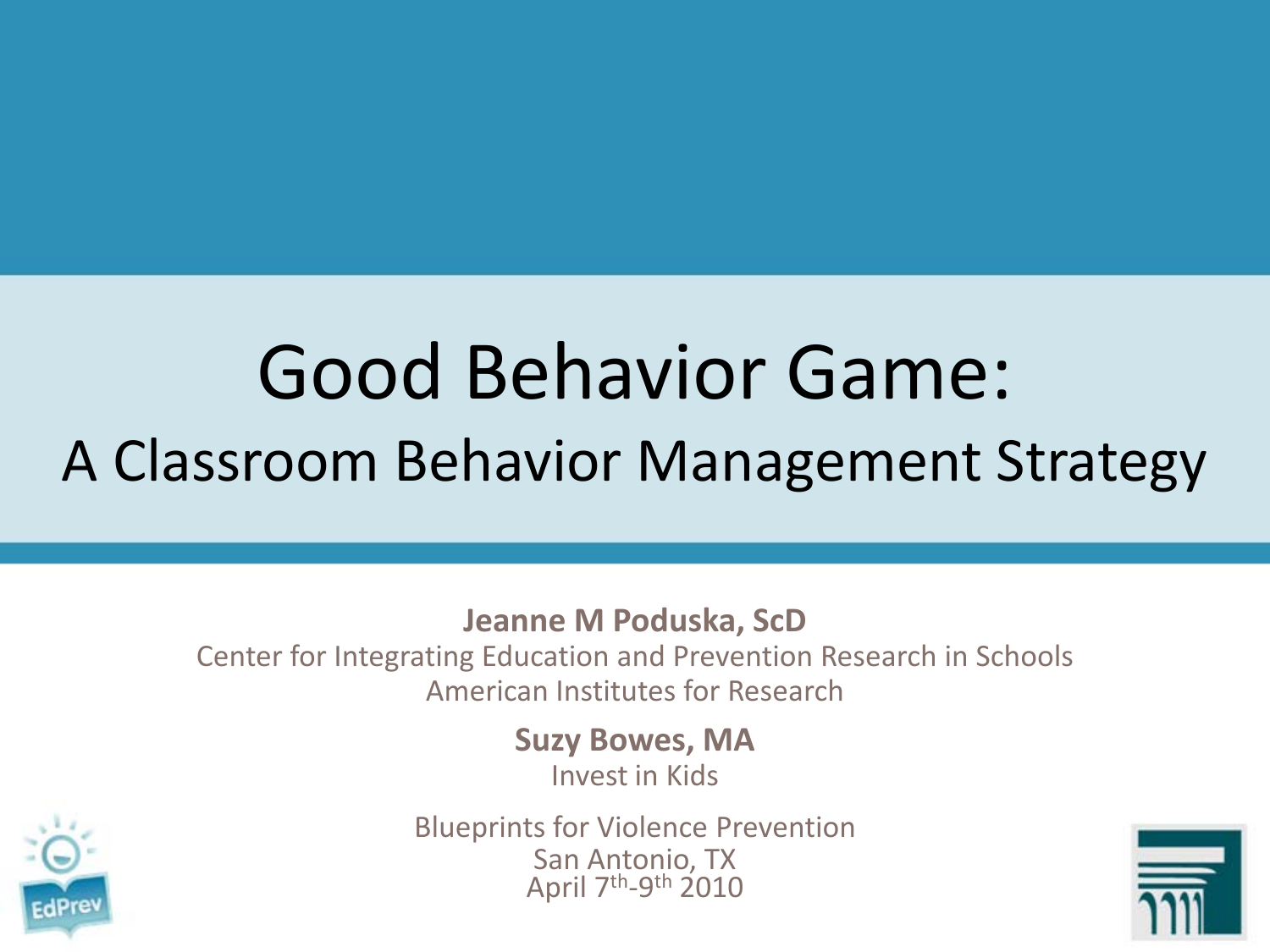## Session Objectives

- 1. Research base for Good Behavior Game (GBG)
- 2. Description and video of GBG
- 3. GBG throughout the school year
- 4. Professional development model
- 5. Discussion



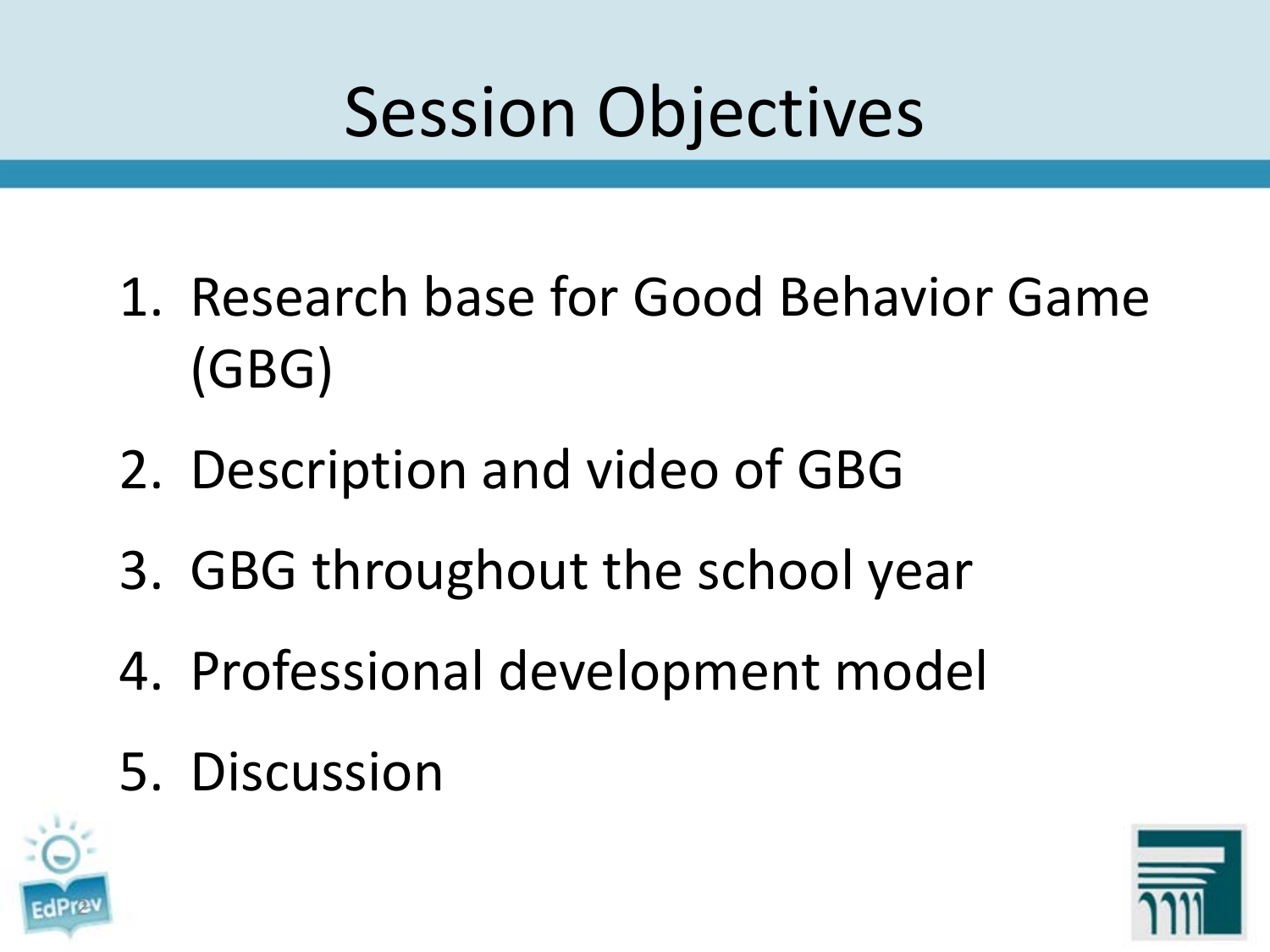## Impact of Poorly Managed Classrooms

#### • On Students:

- Aggressive, disruptive behavior as early as first grade is a major risk factor for academic failure, later school drop-out, delinquency, drug abuse, depression, and other problem outcomes.
- Children with behavior problems in poorly managed first grade classrooms were up to 20 times more likely to exhibit severe aggressive problems in middle school compared to similar children in well managed first grade classrooms.

#### • On Teachers:

– The number one reason for teacher burn-out is the inability to manage classrooms.



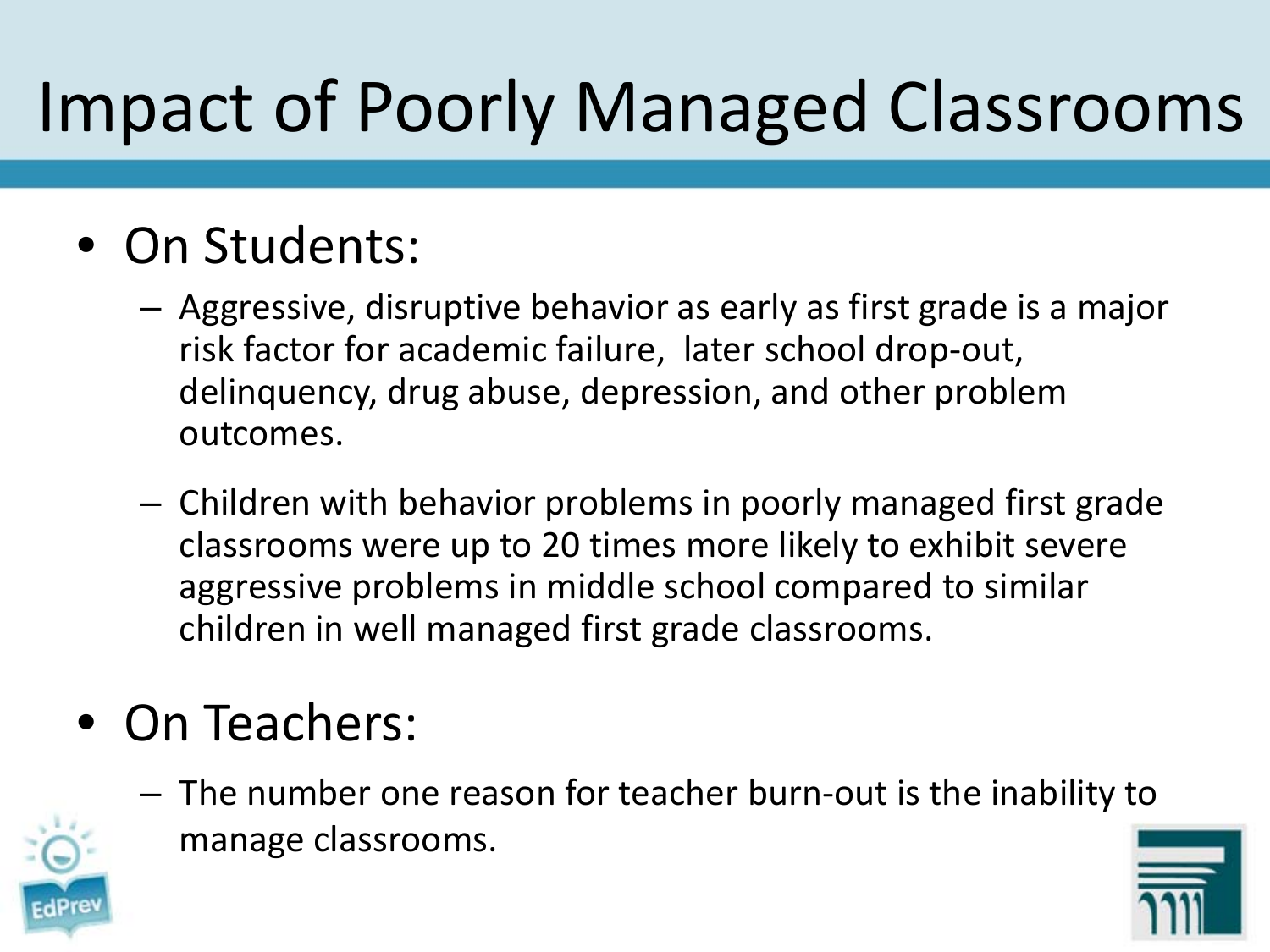### The History of the Good Behavior Game

- GBG was originally developed by Barrish, Saunders, & Wolfe at the University of Kansas with the first report in 1969.
- At least 18 short-duration, non-randomized trials followed and described positive results.
- These led to the developmental epidemiologically-based randomized field trials in Baltimore to test GBG.



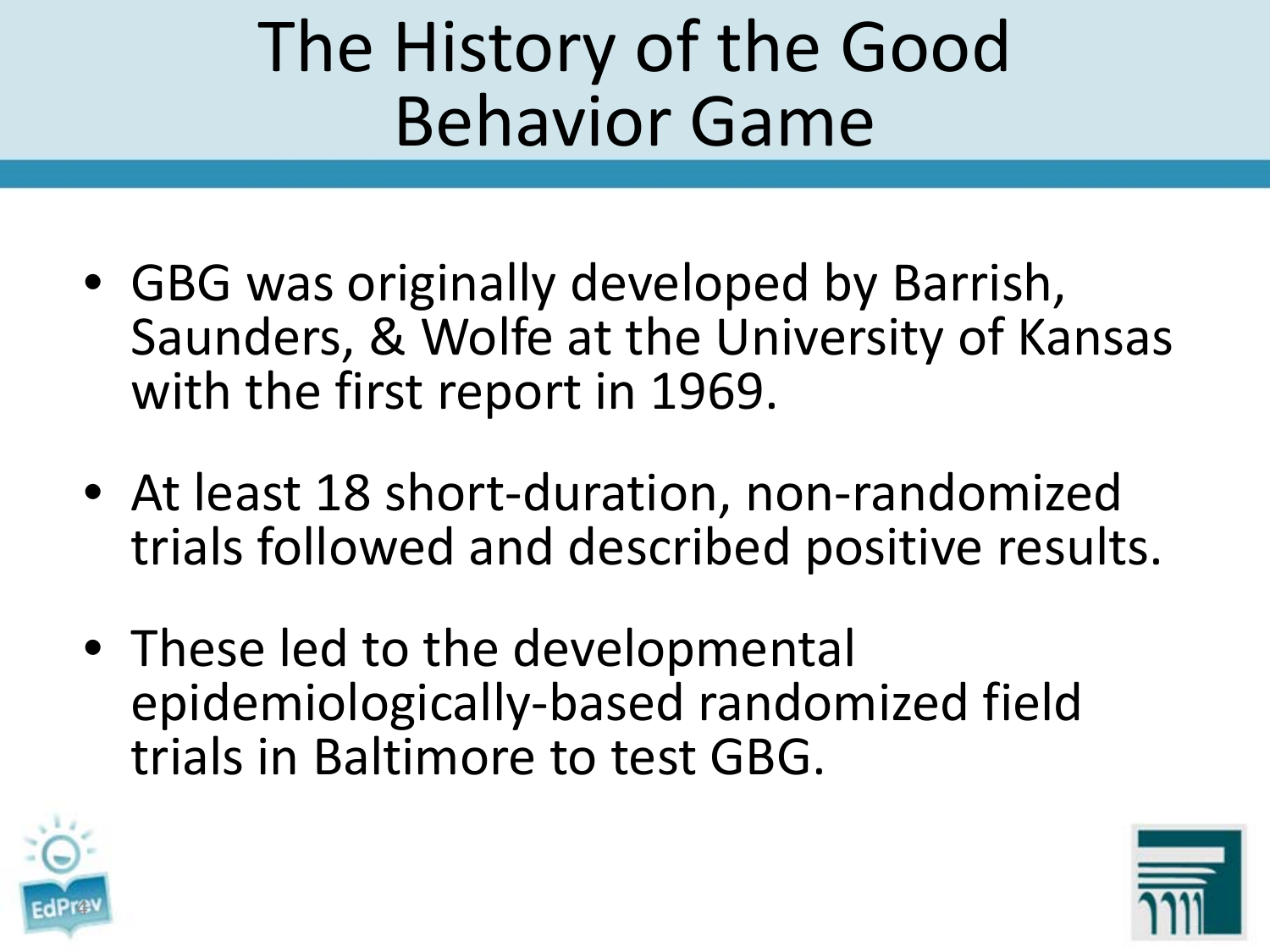

- Provide teachers a classroom-wide method to socialize children into the role of student
- Help children work together to create a positive learning environment
- Reduce classroom aggressive, disruptive behavior to enhance classroom teaching and learning
- Prevent school failure, drug abuse, delinquency, and other problem outcomes



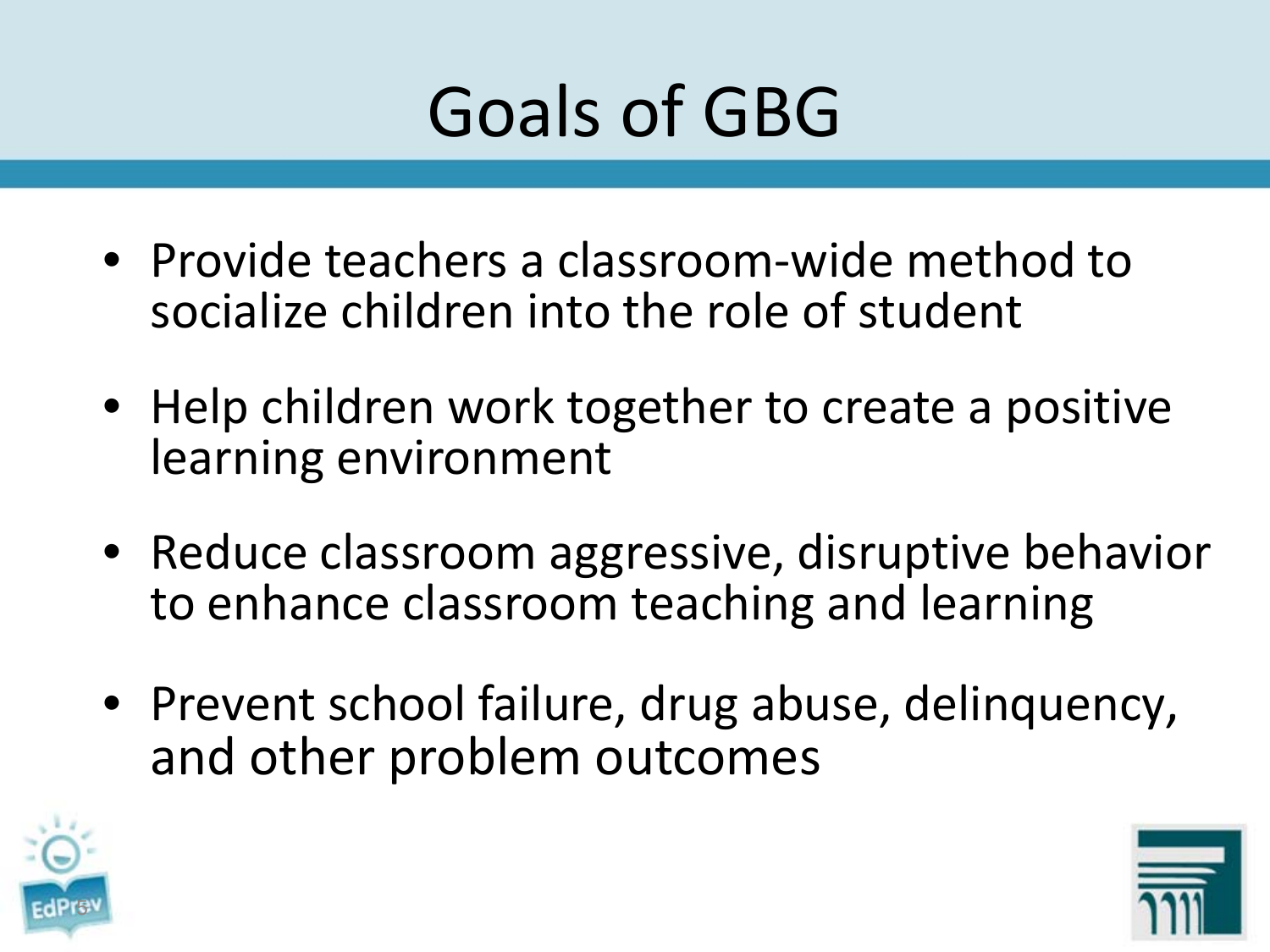## Design of 1st Generation Trial

- 41 1st-grade classrooms in 19 schools
- **ACROSS** schools: Schools were matched and randomly assigned.
- **WITHIN** each intervention school: Children were balanced across all 1st-grade classrooms.
- Then 1st-grade classrooms and teachers were randomly assigned to standard program classrooms or to intervention classrooms.



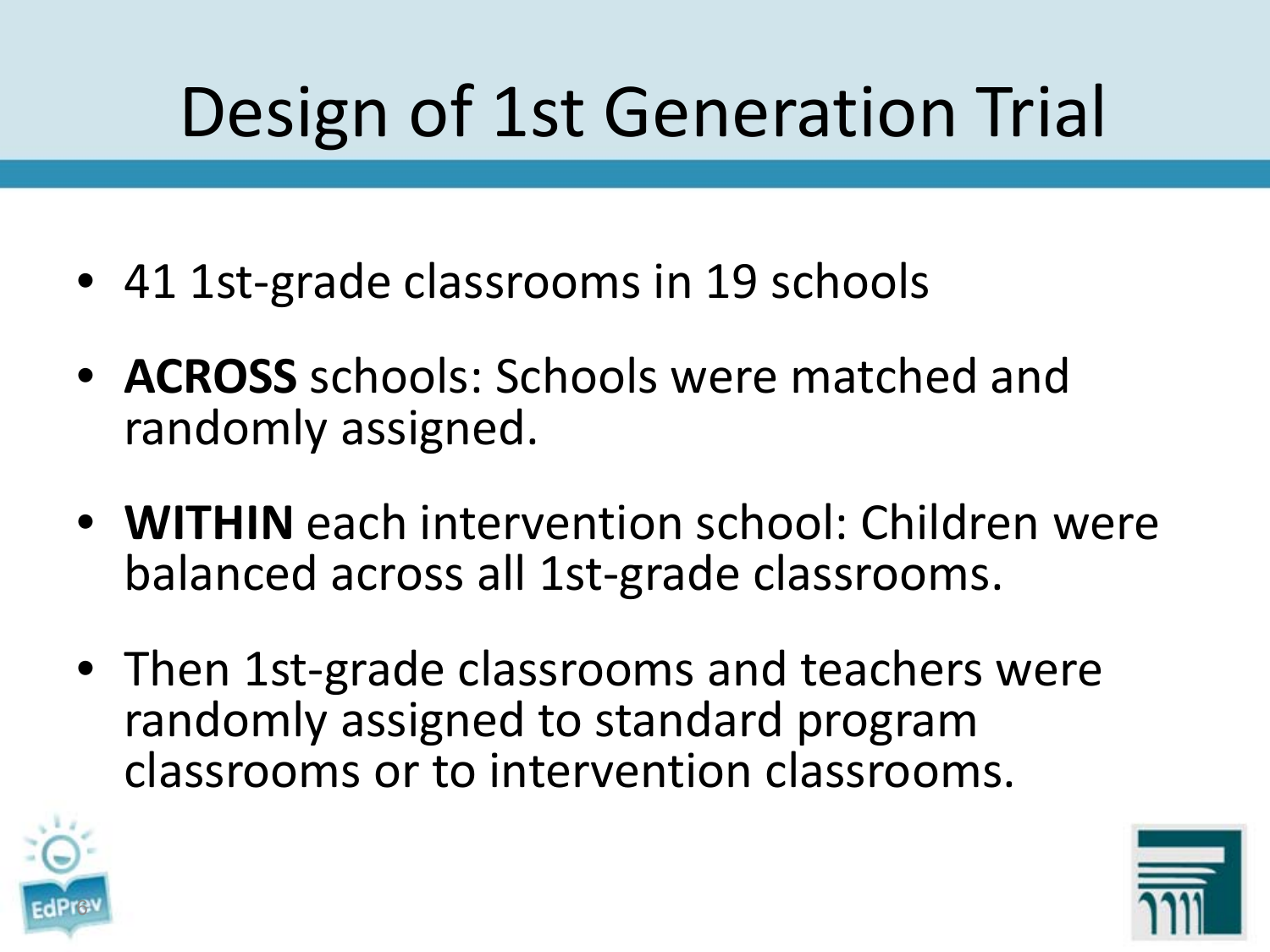#### Short and Mid Term Benefits of GBG

- End of first grade
	- Increase on-task behavior in classroom (Brown, 1993)
	- Reduce aggressive, disruptive behavior, especially for males entering first grade highly aggressive, disruptive (Dolan et al., 1993)
- By middle school
	- Maintain reductions in aggressive, disruptive behavior (Kellam et al., 1994)
	- Delayed age of smoking initiation (Kellam & Anthony, 1998)



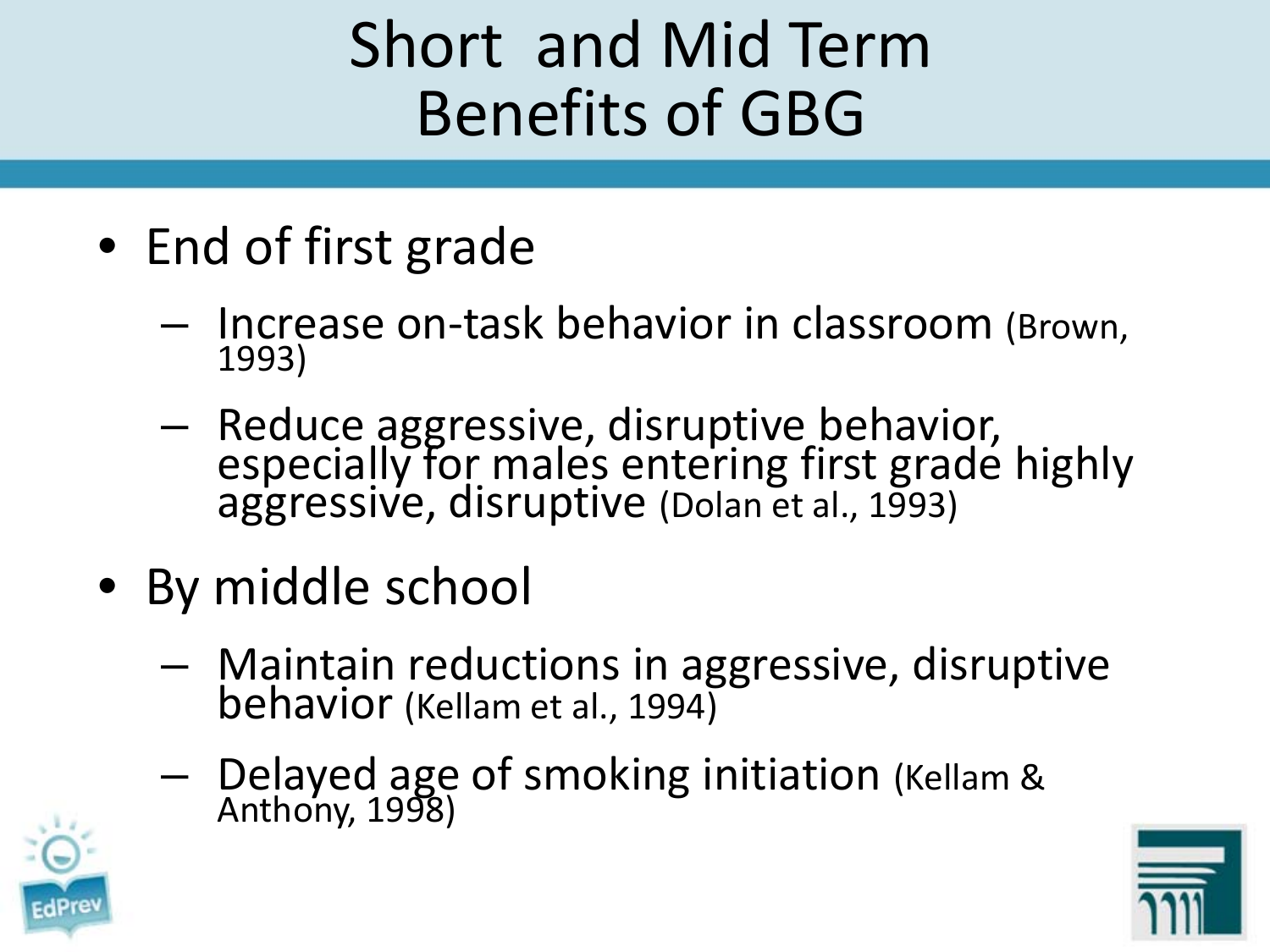#### Long Term Benefits of the Good Behavior Game

| <b>Selected Outcomes at</b><br><b>Young Adulthood</b><br>(age 19-21)                                                                                             | <b>GBG</b><br>classrooms | <b>Standard</b><br>Program<br>classrooms | <b>Risk</b><br><b>Reduction</b> |
|------------------------------------------------------------------------------------------------------------------------------------------------------------------|--------------------------|------------------------------------------|---------------------------------|
| Use of School-Based Services for Problems with<br><b>Behavior, Emotions, or Drugs or Alcohol</b><br>$\bullet$ Males highly aggressive, disruptive in first grade | 17%                      | 33%                                      | 48%                             |
| Lifetime Illicit Drug Abuse/Dependence Disorder<br><b>All Males</b><br>$\bullet$ Males highly aggressive, disruptive in first grade                              | 19%<br>29%               | 38%<br>83%                               | 50%<br>65%                      |
| Lifetime Alcohol Abuse/Dependence Disorder<br>$\Rightarrow$ All males and females                                                                                | 13%                      | 20%                                      | 35%                             |
| Smoking 10 or more cigarettes a day regularly<br>$\supseteq$ All males<br>$\bullet$ Males highly aggressive, disruptive in first grade                           | 7%<br>0%                 | 17%<br>40%                               | 59%<br>100%                     |
| <b>Antisocial Personality Disorder (ASPD)</b><br>$\rightarrow$ All males and females<br>$\bullet$ Males highly aggressive, disruptive in first grade             | 17%<br>41%               | 25%<br>86%                               | 32%<br>52%                      |

Drug and Alcohol Dependence (2008), *95S*, Kellam et al.; Poduska et al.; Petras at al.; Wilcox et al.; and Brown et al.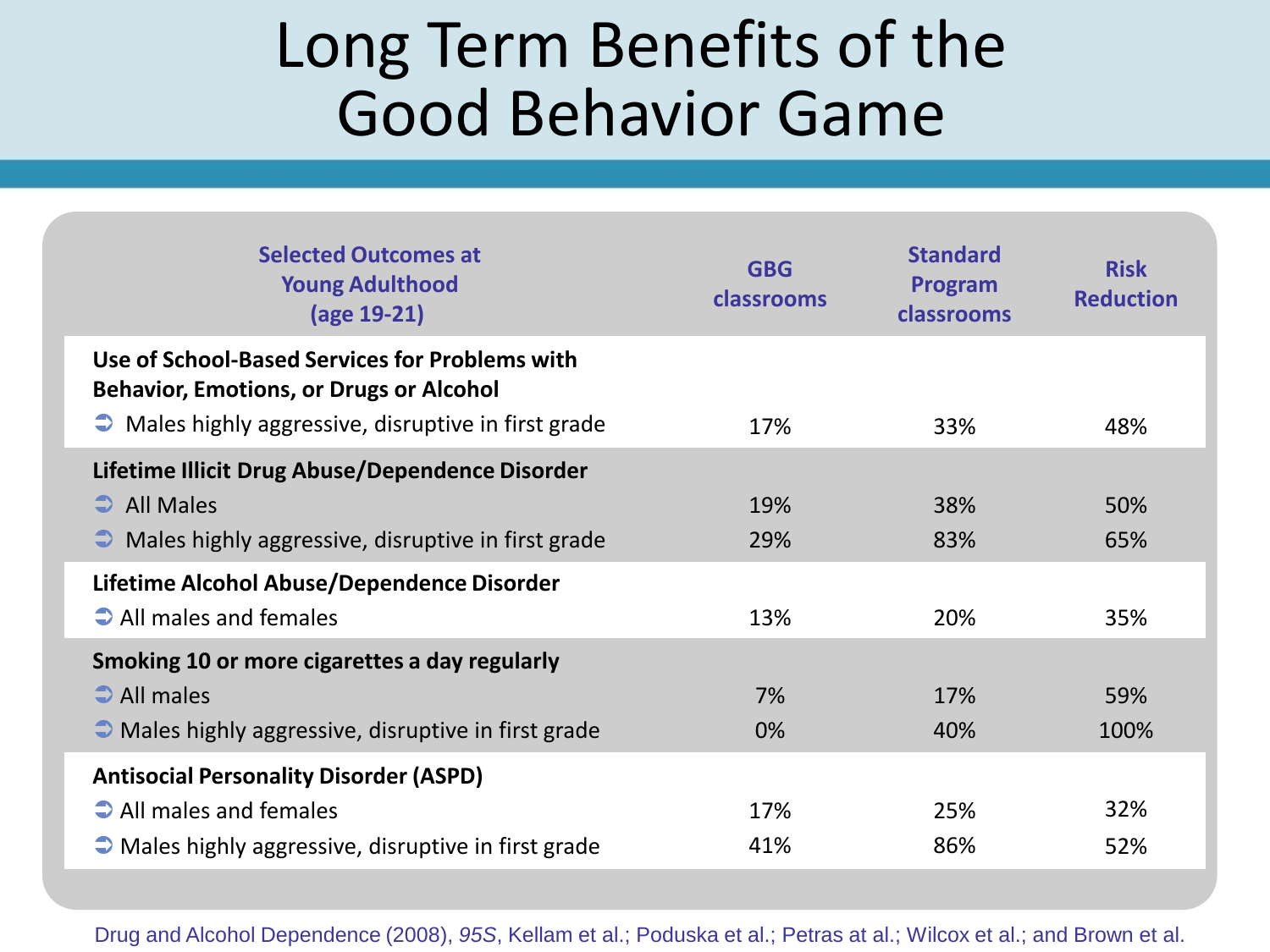#### Lessons Learned

- First grade classrooms are centrally important to later academic, mental, and behavioral health.
- A relatively simple method of classroom behavior management can have a dramatic long-term impact if done with fidelity.
- Without a system to mentor, model, and monitor teacher practices over time, GBG practices are not sustained.



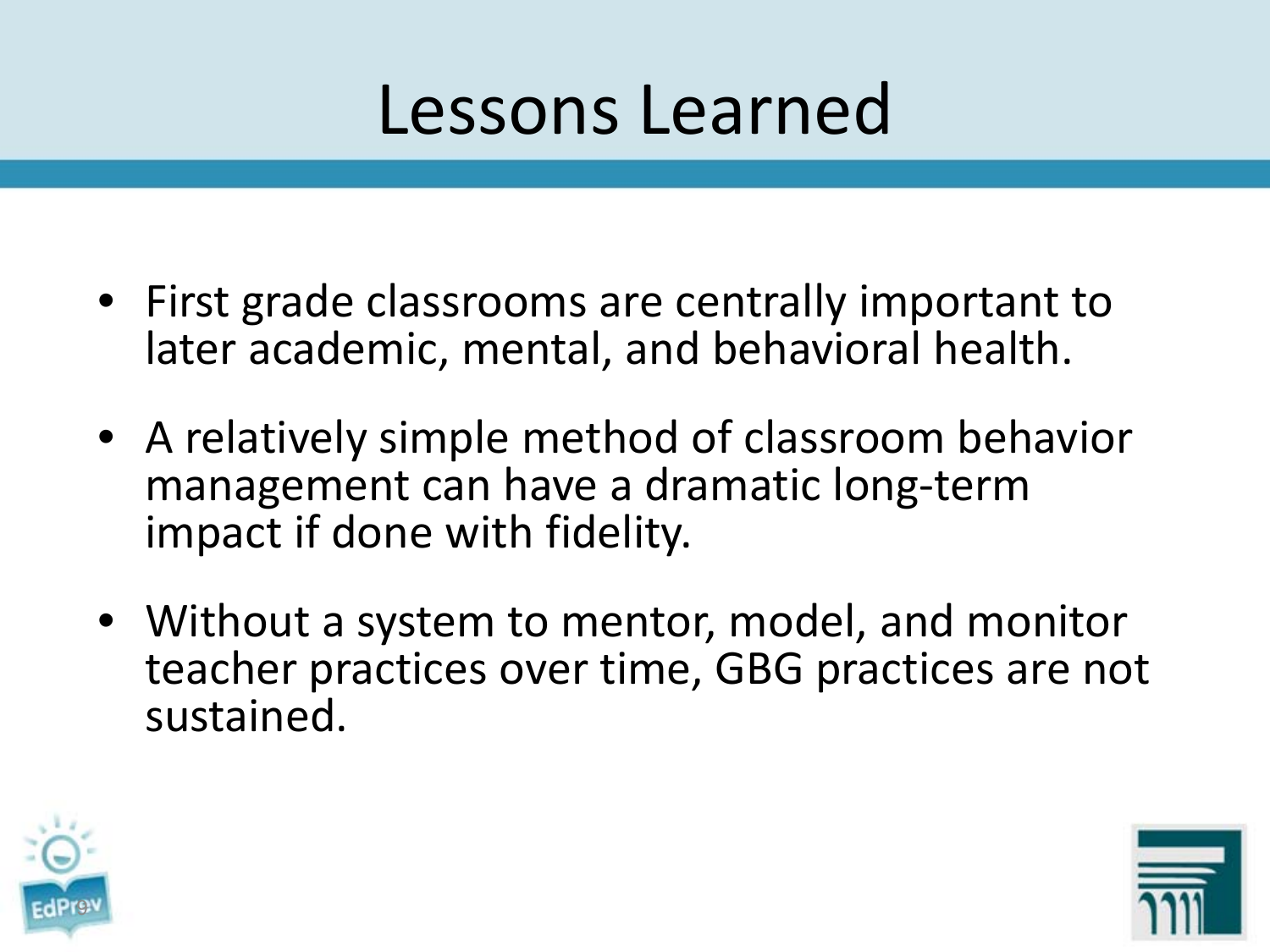## Good Behavior Game Overview

A team-based classroom behavior management strategy that promotes:

–Self-control

- On-task learning and behaviors
- Focused attention
- Academic engagement
- Positive social relationships



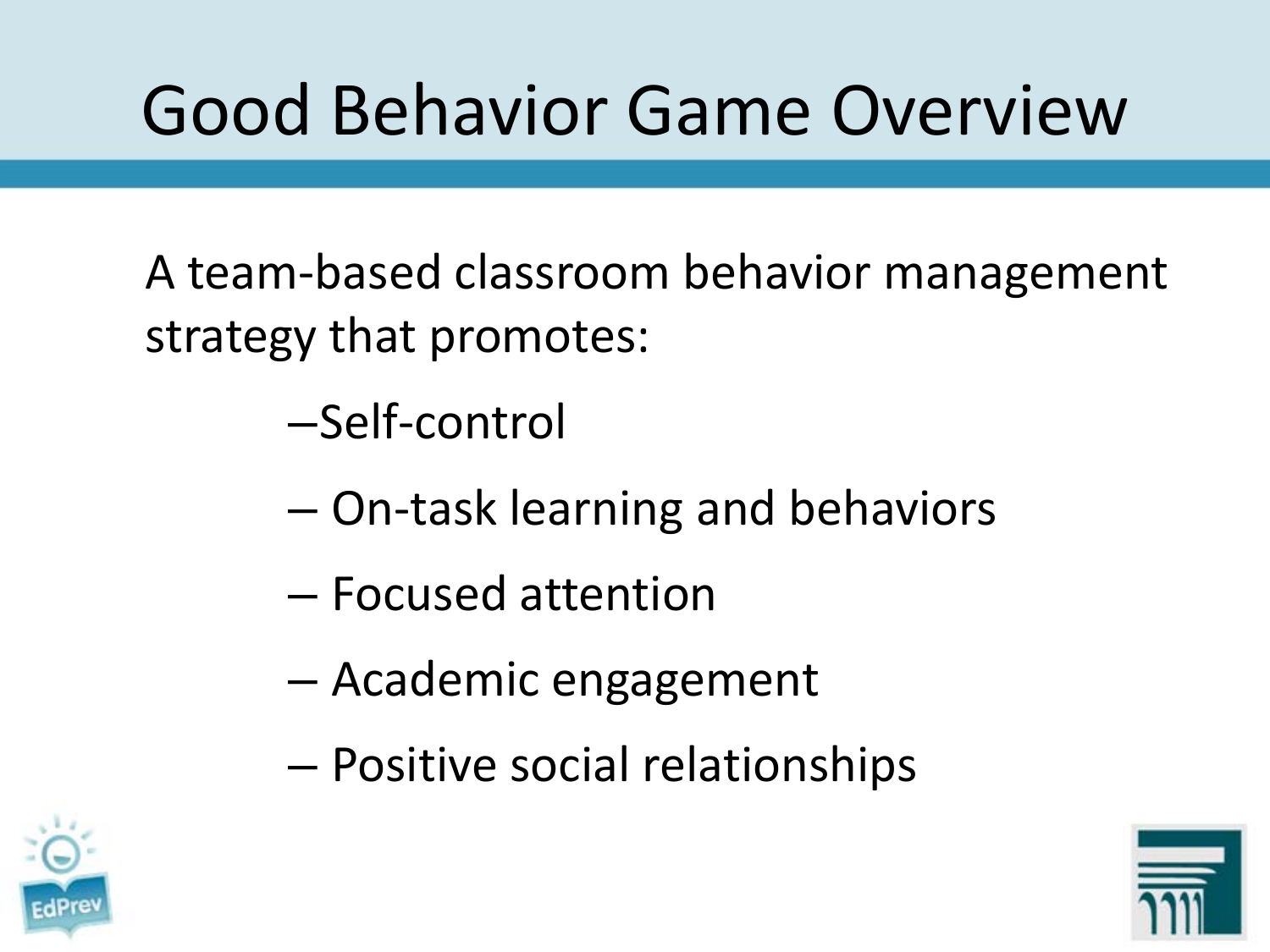### GBG Core Elements

- Classroom Rules
- Team Membership
- Monitoring of Behavior
- Positive Reinforcement



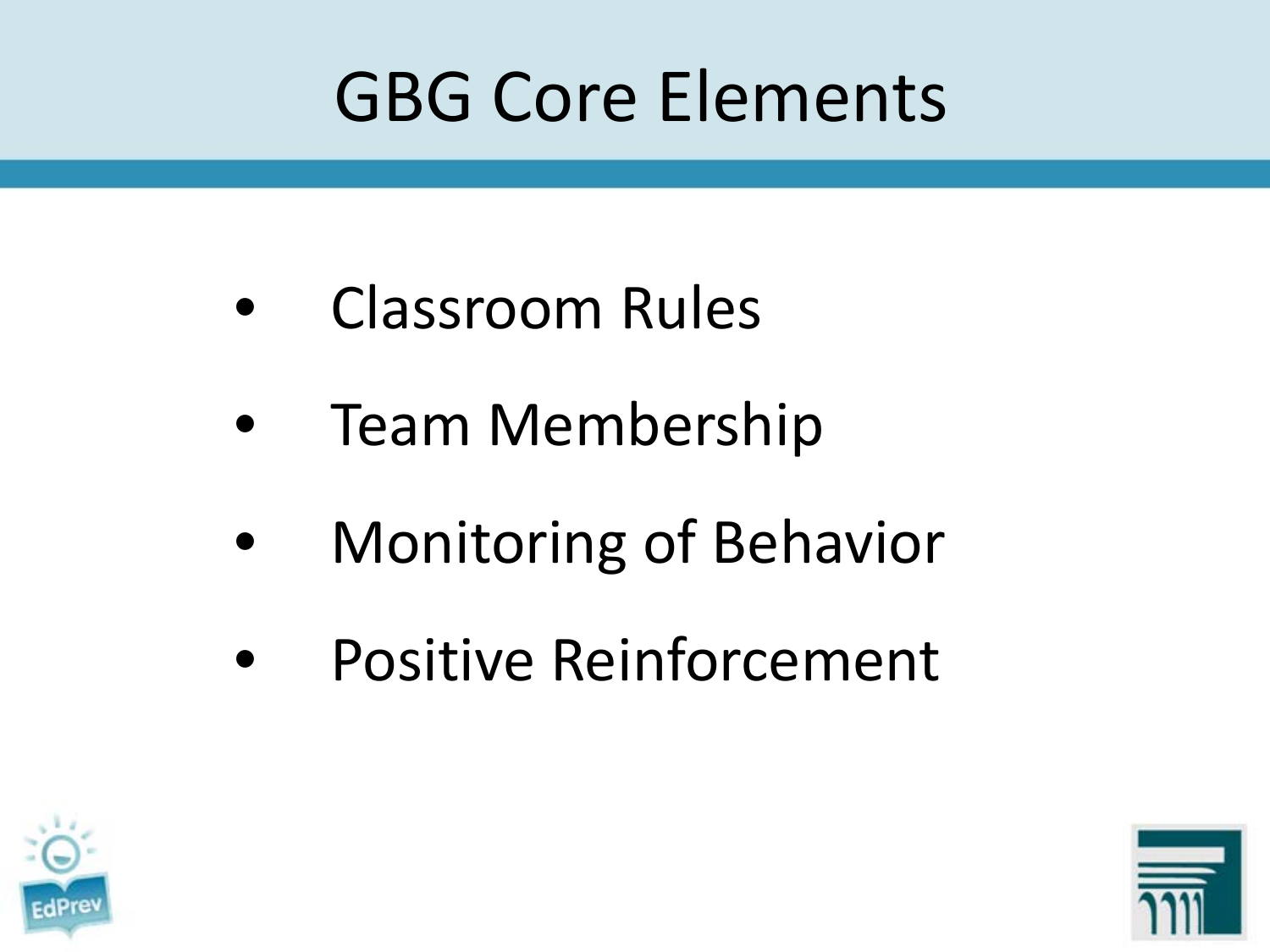## GBG Implementation

- Teachers work with students to define the four classroom rules: displayed in classroom (poster, desk)
	- 1. We will work quietly.
	- 2. We will be polite to others.
	- 3. We will get out of our seats with permission.
	- 4. We will follow directions.
- Teachers observe students and place them in heterogeneous GBG teams, balanced for learning, behavior, and gender
- Played during times that the students are working independently of the teacher.



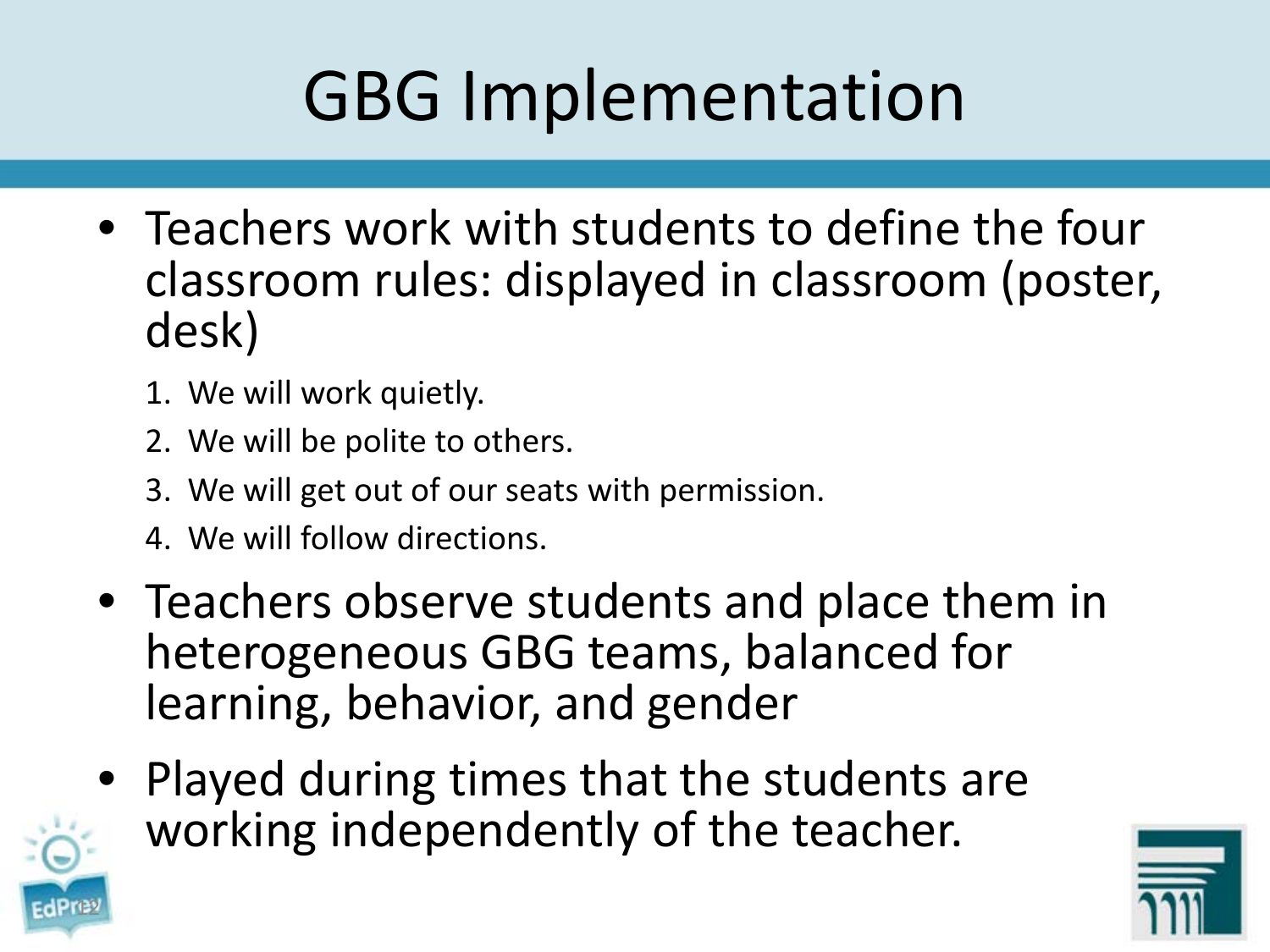## GBG Implementation, continued

- Teams with 4 or fewer infractions of the rules win.
- Early in the year, GBG is played systematically for ten minutes, three times a week
- The ten minutes are extended gradually over the year until the process is integrated into the entire day.
- Rewards are more intangible as the year goes on.

13

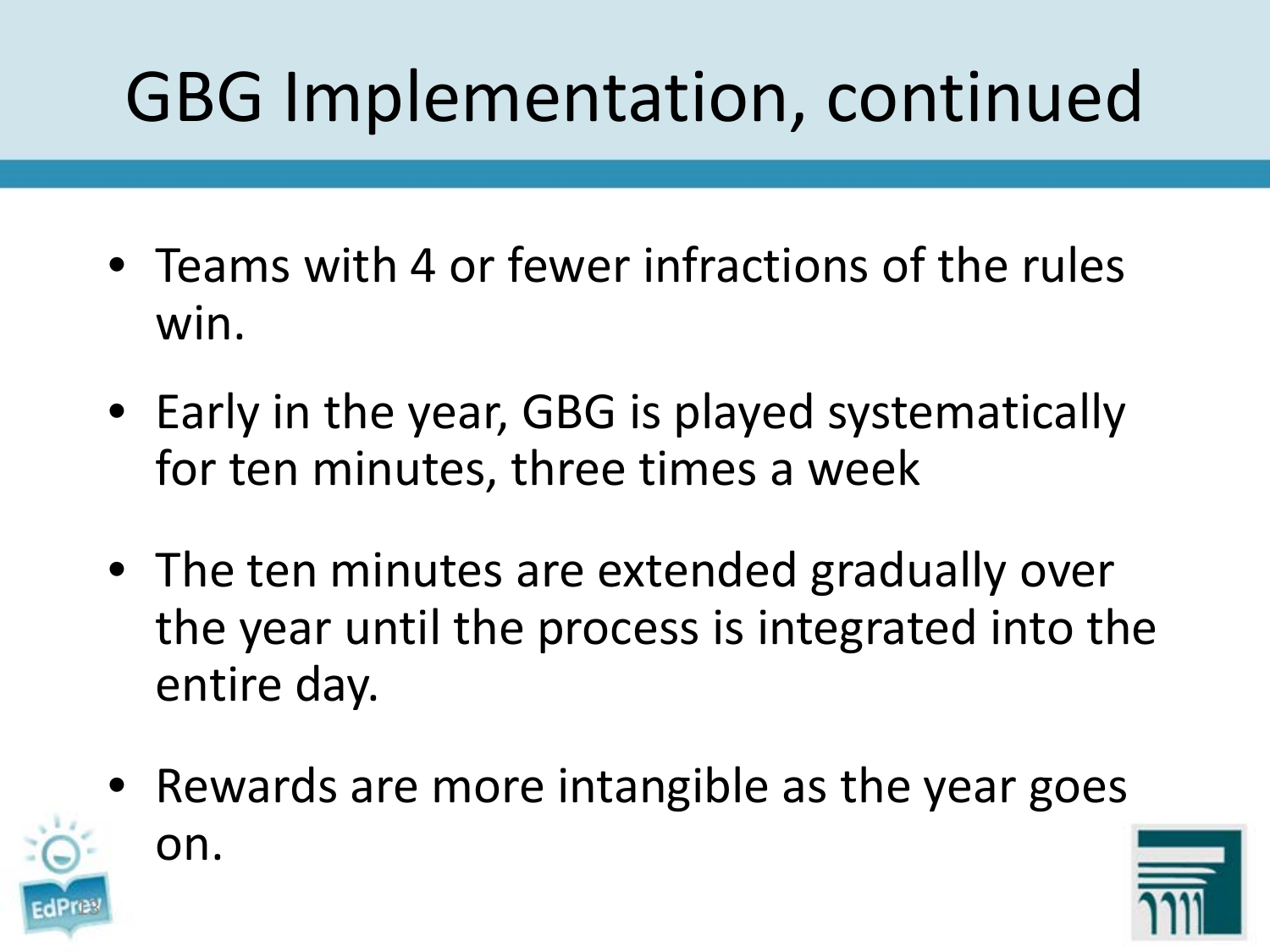## Quick Visual Sweep of the GBG

| <b>Starting the Game</b>        | Announcing that the GBG is about to start                                                                            |  |
|---------------------------------|----------------------------------------------------------------------------------------------------------------------|--|
| <b>Introducing Assignments</b>  | Reviewing directions for independent work                                                                            |  |
| <b>Reinforcing Class Rules</b>  | Reviewing the four class rules                                                                                       |  |
| <b>Playing the Game</b>         | Setting the timer; monitoring behavior; following the<br>check, comment, praise procedure                            |  |
| <b>Ending the Game</b>          | Stopping the GBG when the timer rings; announcing its<br>end                                                         |  |
| <b>Announcing Winning Teams</b> | Identifying/announcing teams earning 4 or fewer<br>checkmarks                                                        |  |
| <b>Providing Rewards</b>        | Distributing tangible rewards or privilege/activity reward<br>tokens                                                 |  |
| <b>Recording Game Results</b>   | Recording points earned by teams on the weekly<br>scoreboard onto the class profile and stamping<br>student booklets |  |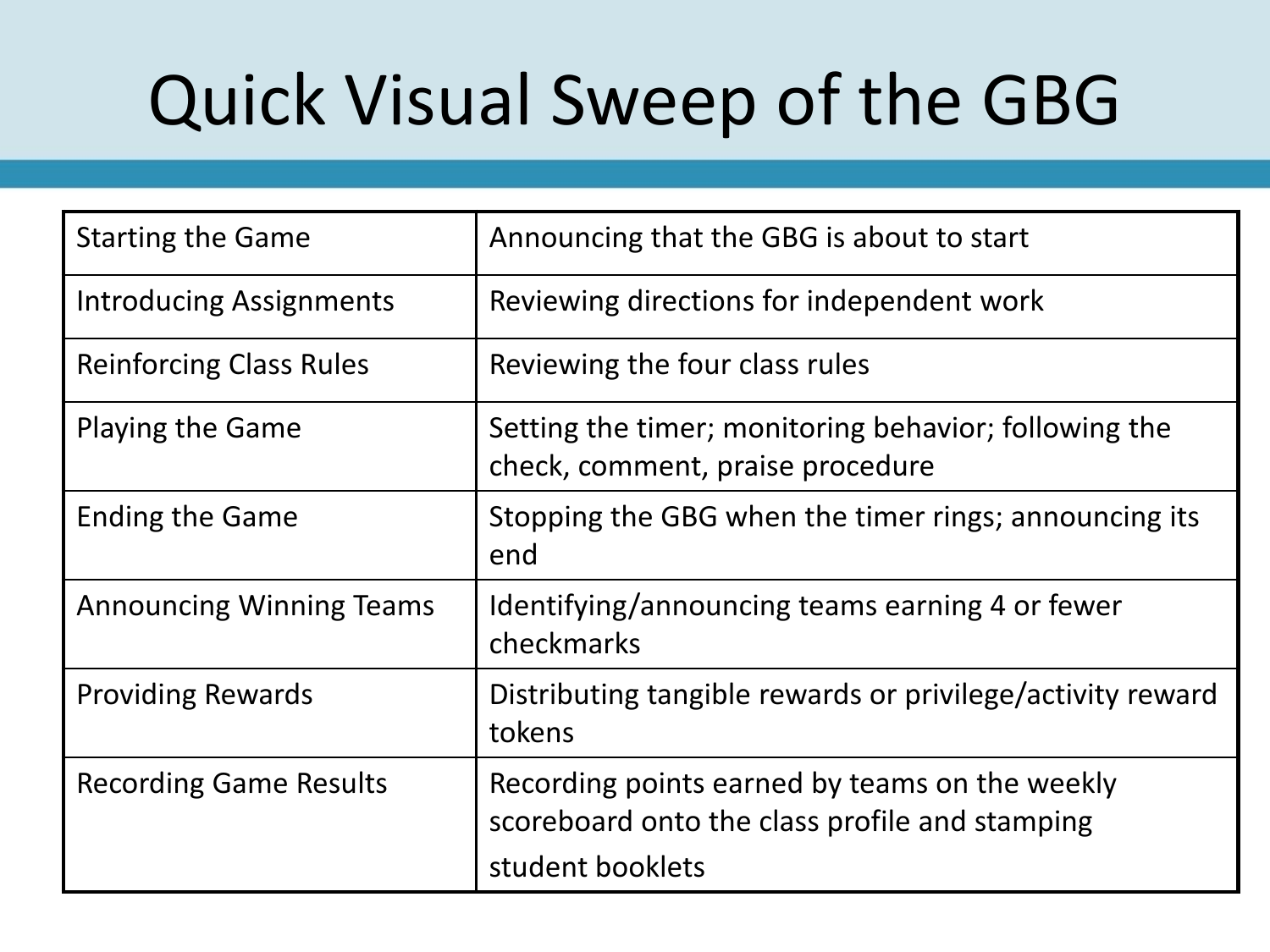# **Good Behavior Game Learning Walk**



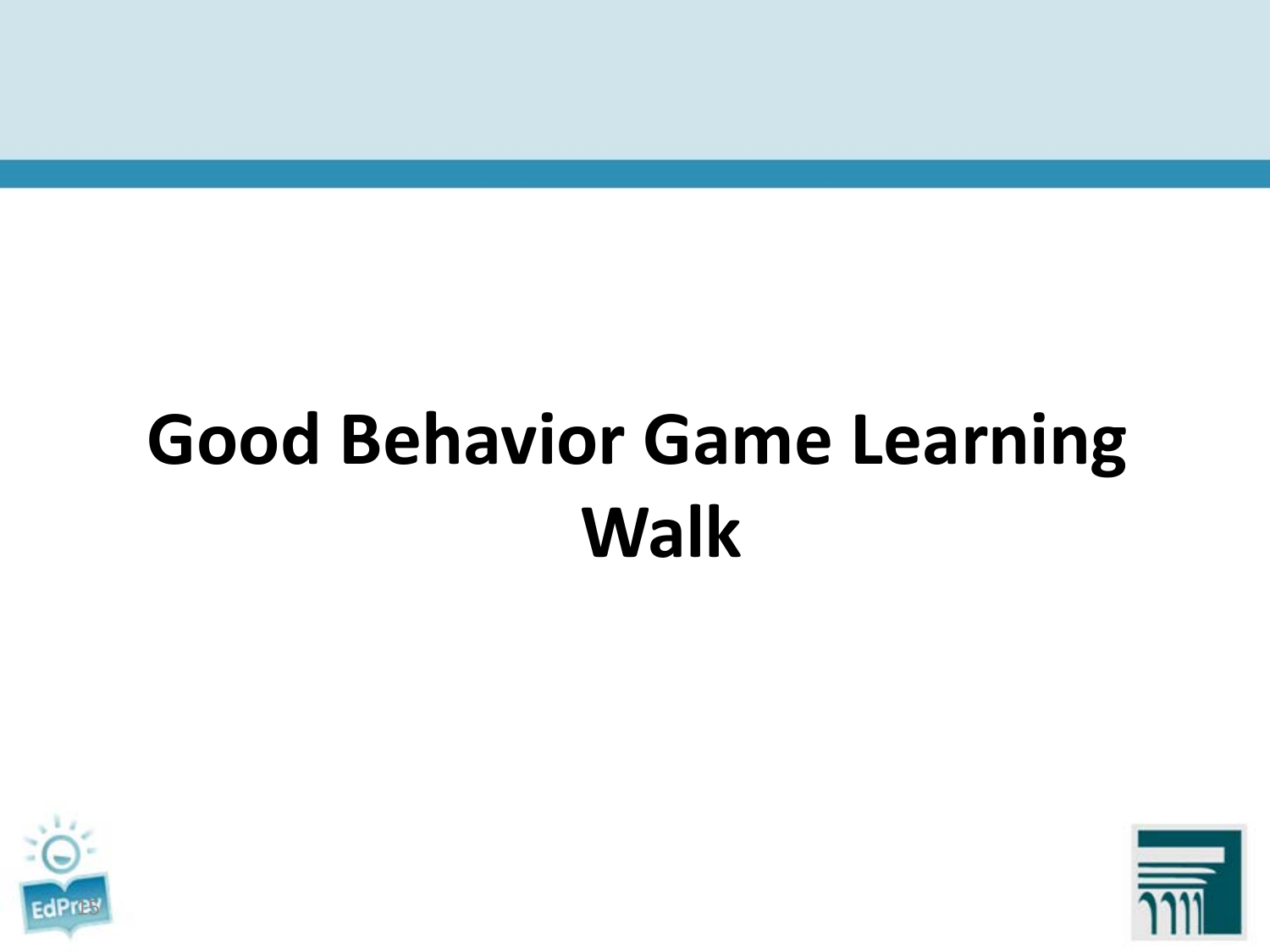## GBG Integration into the Day

- Referencing rules in redirection and praise
- Modeling expectations with students
- Monitoring consistently throughout the day
- Praising students consistently for following rules
- Making expectations clear
- Consistent routines



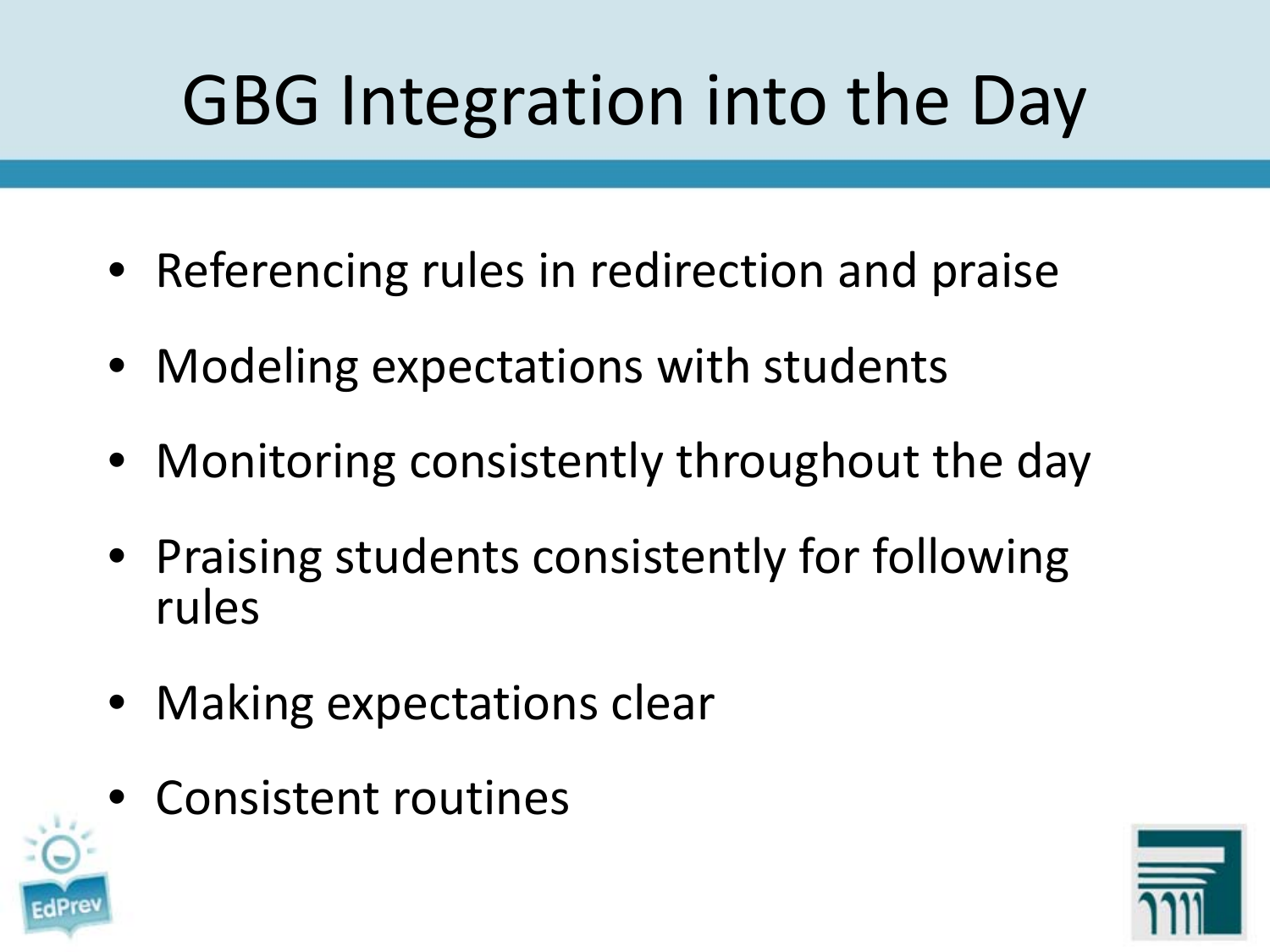## Additional Benefits of the GBG

- Changes in teacher practices
- Differentiation of assignments for students
- Awareness of student needs and growth in terms of behavior and academics



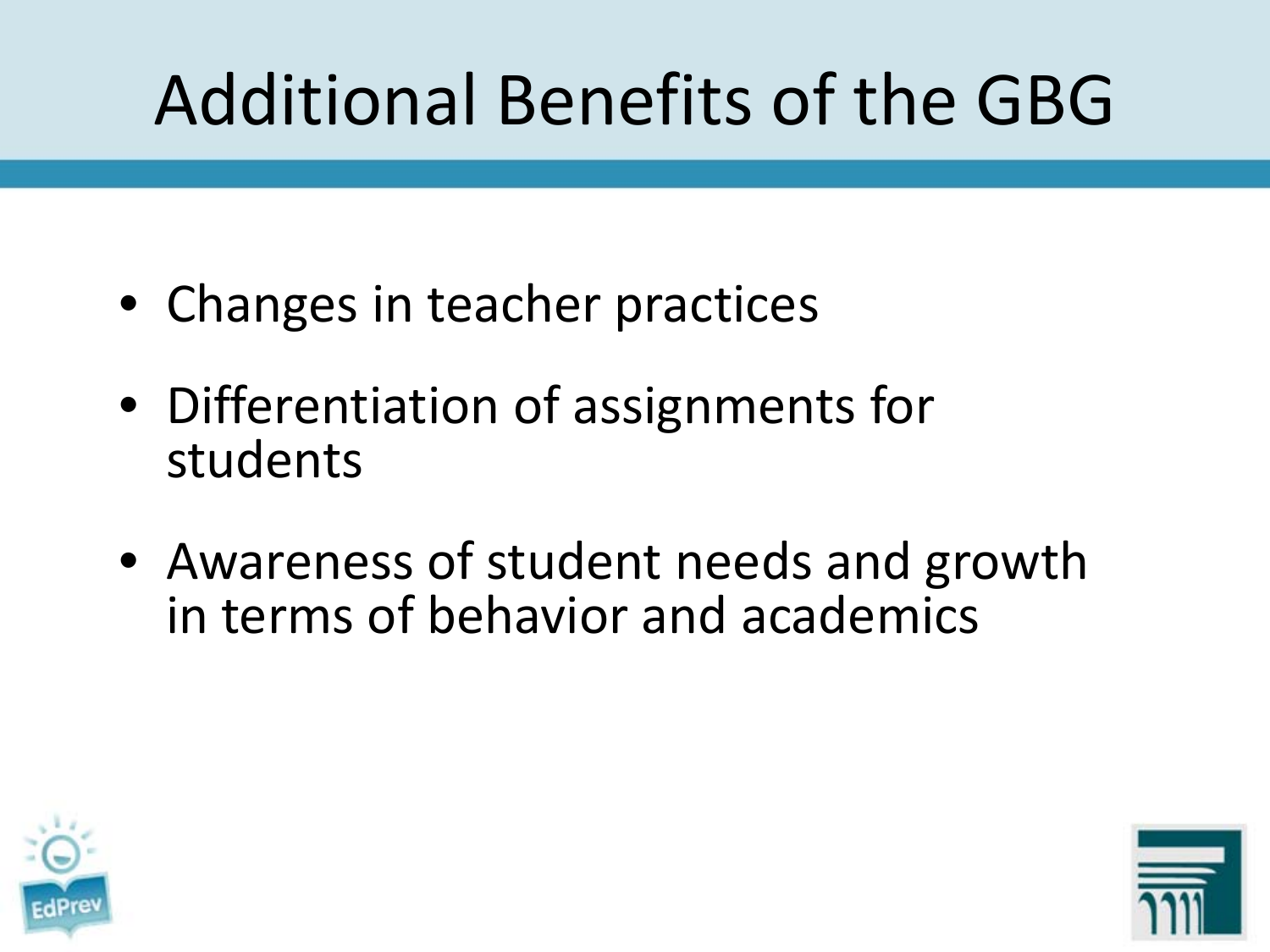### Core Elements in Moving GBG into Practice

- Governance structure to support teachers' practices over time and scaling up practices
- Professional development across multiple levels of the school district
- Monitoring of practices over time
	- Teacher practices
	- Practices of individuals across the multi-level structure



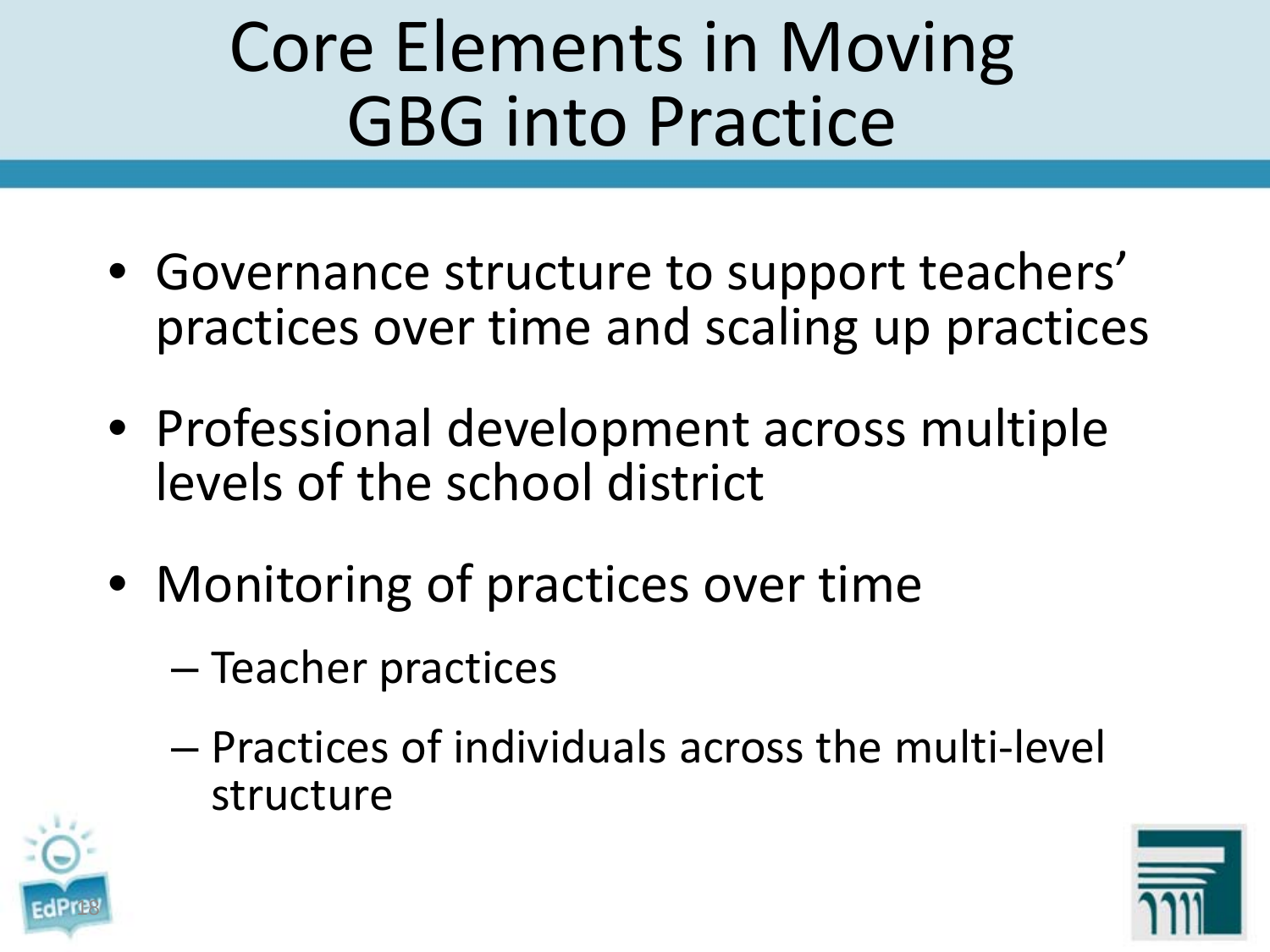## Multi-Level Training and Support

#### **Teachers**

- **Initial GBG Training**: 2-day group-based
- **Booster Session**: 1-day group-based
- **Supported by Coach**: In-classroom observing, modeling, mentoring
	- Professional development based on teacher practices/fidelity checklist
	- Sept-Dec: 90 minutes bi-weekly
	- Jan-June: Differentiated by teacher need



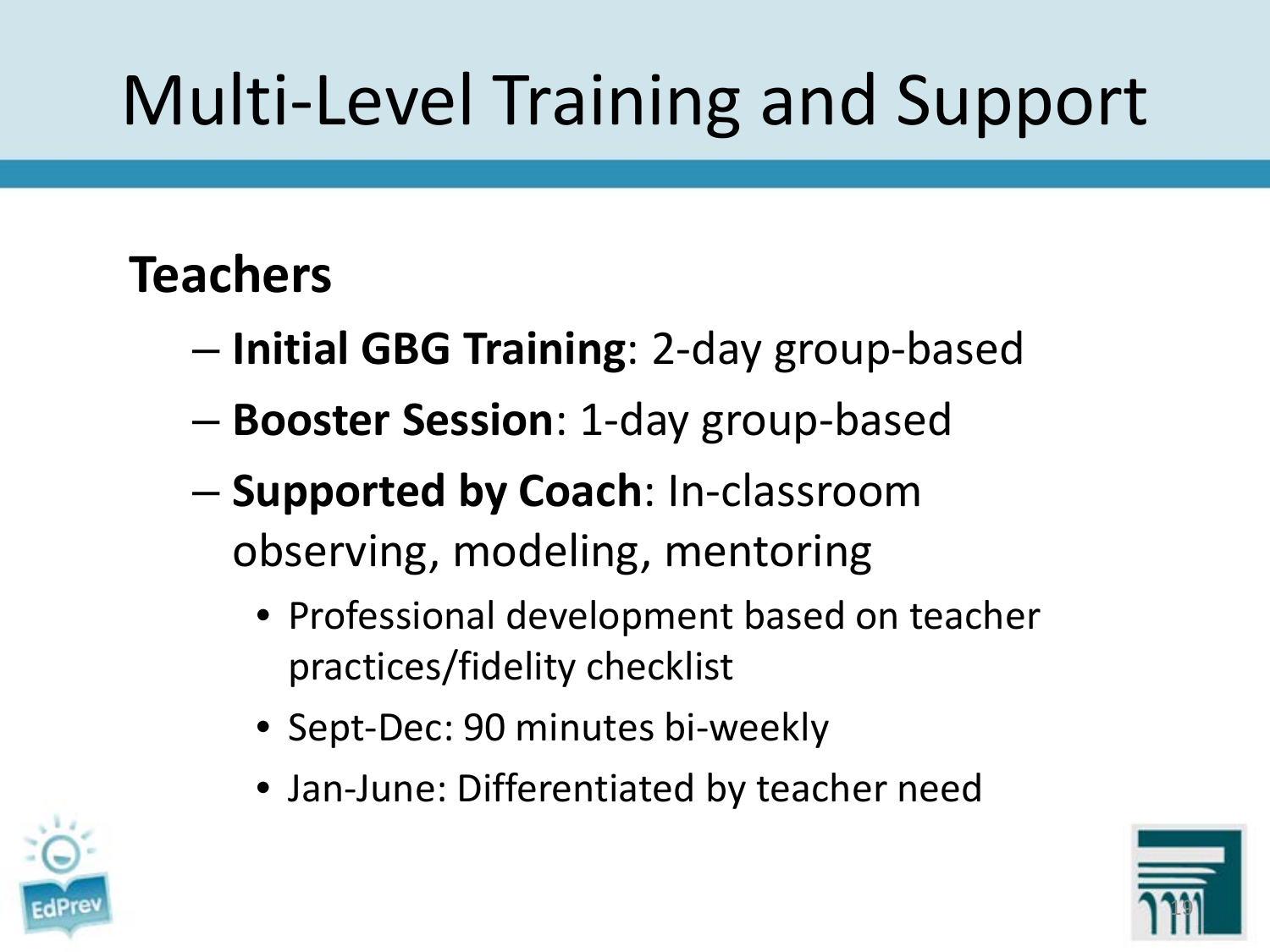### Multi-Level Training and Support, cont.

#### • **Local GBG Coaches**

- **Participate in group-based teacher trainings**  (Initial GBG Training and Booster Session)
- **Coach Training**: 1-day on coaching practices
- **Implementation Audits**: Trainer visits classrooms
- **Weekly** professional development by phone
- **School Teams and District**
	- Readiness



– On-going monitoring and support

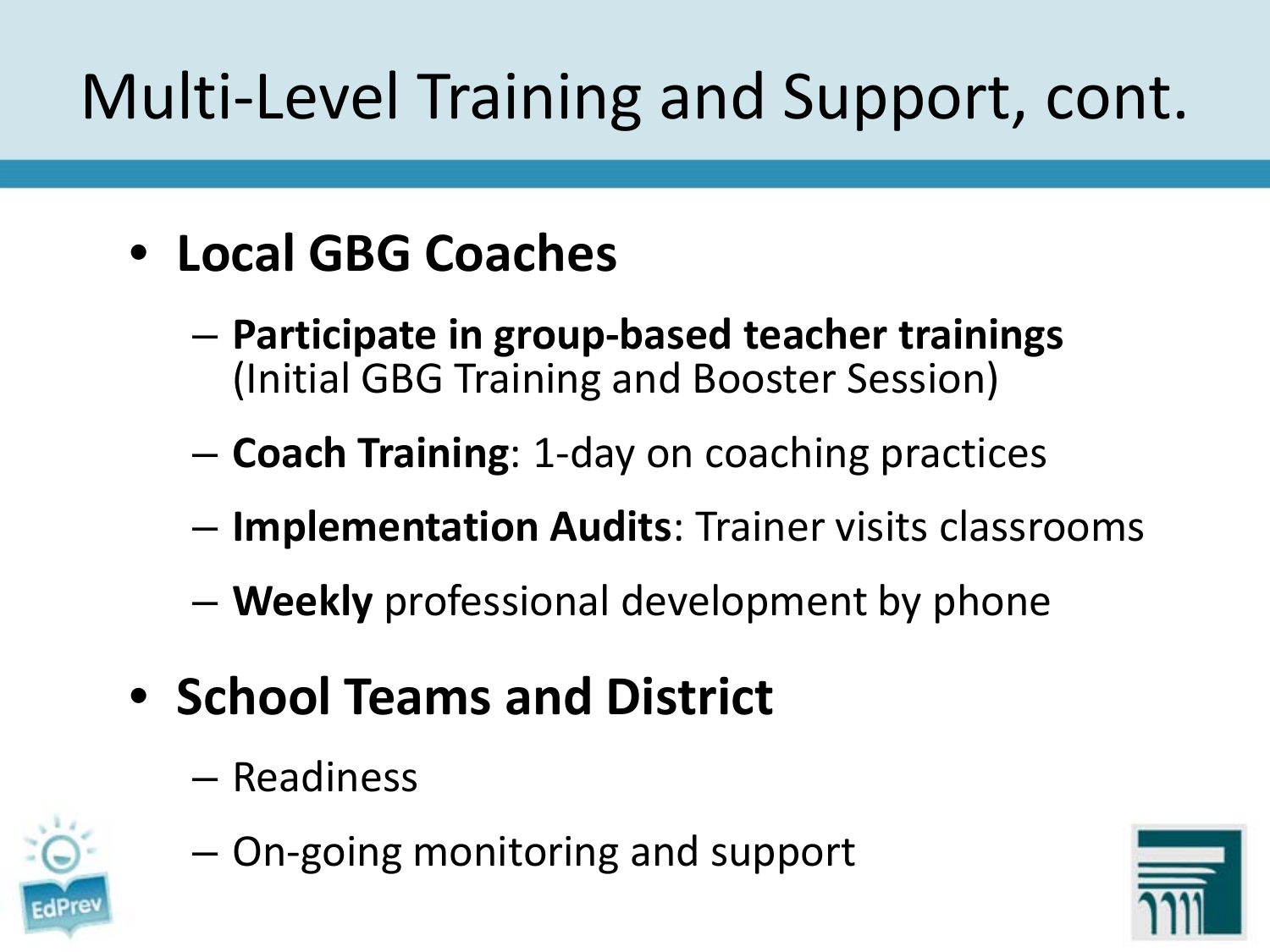## Fidelity of Implementation

- Teacher practices
	- General classroom behavior management
	- GBG-specific activities
- Practices of others in support system
	- Coaches
	- Principals and school personnel
	- District level personnel



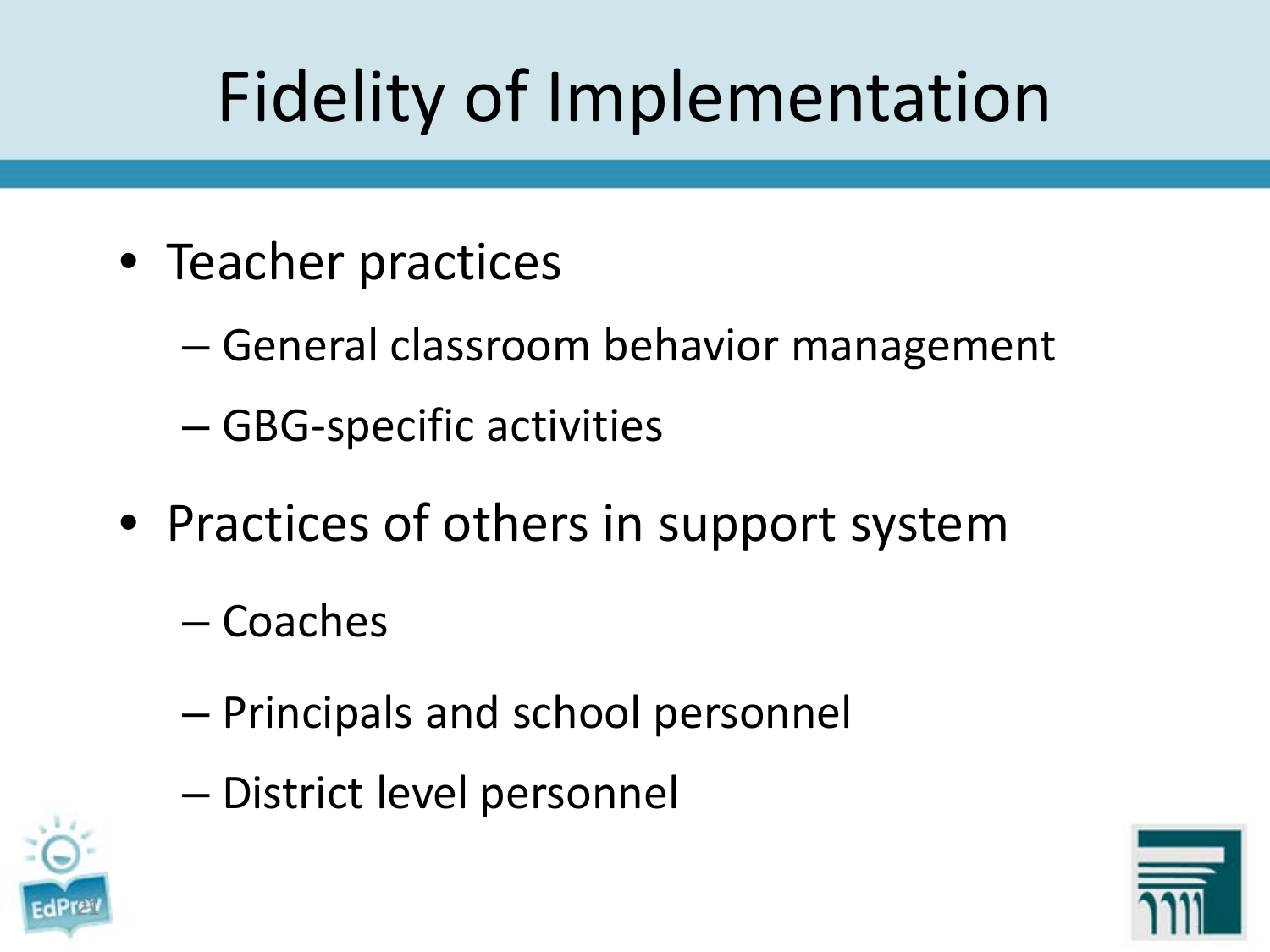#### Monitoring and Mentoring Feedback Loop